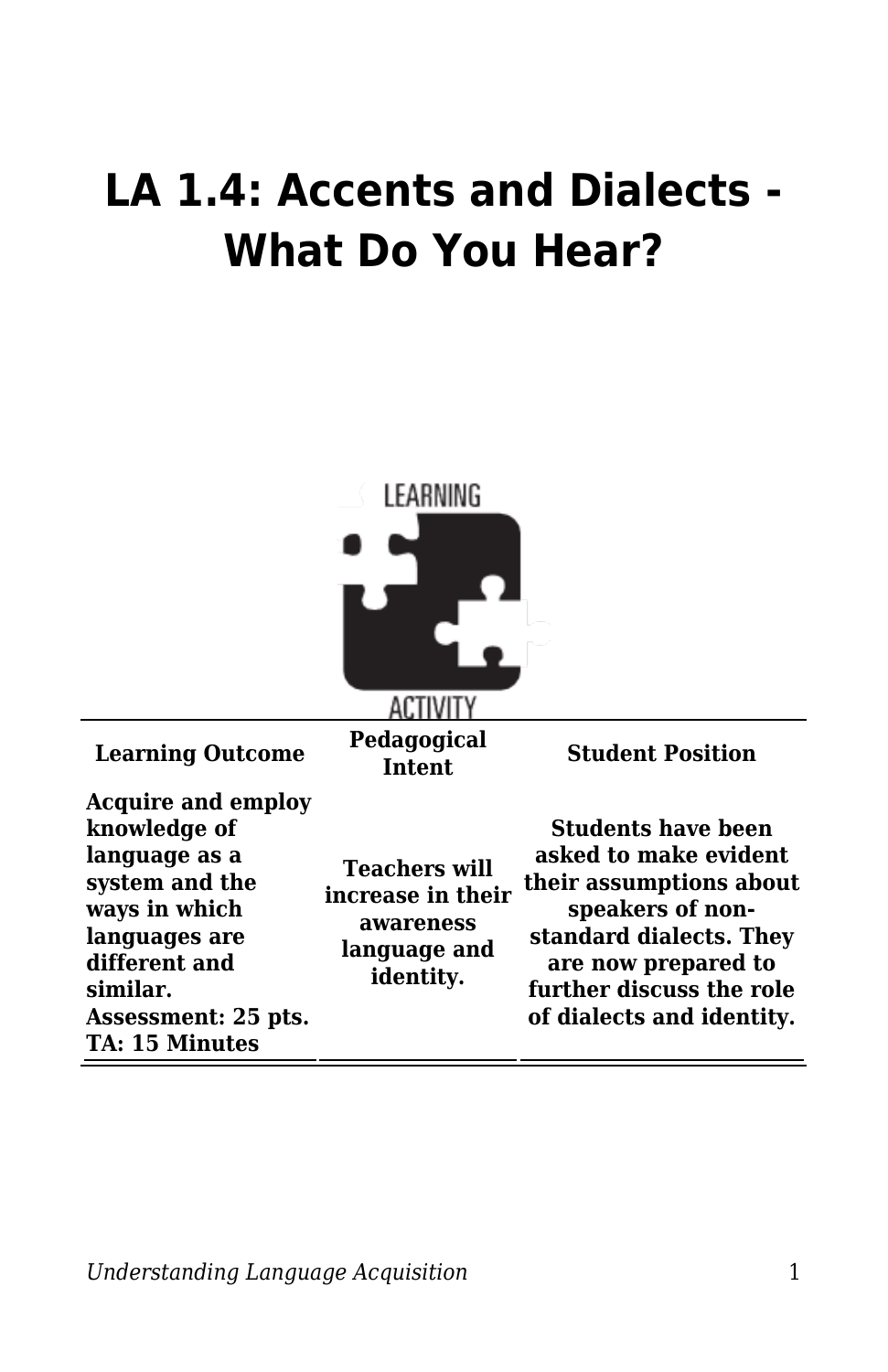## **Instructions**

- 1. Watch and listen as the facilitator shares the YouTube Video, "How do you pronounce water?" [https://edtechbooks.org/-Kay](https://www.youtube.com/watch?v=Q7ijTGd6hy0)
- 2. As you watch the video, think about your own language use
	- i. What does this video teach you about teaching students who come from different language backgrounds?
- 3. Then at your table, use a laptop/ipad to watch the course video (Link: [https://edtechbooks.org/-HbB](https://www.education.byu.edu/tellvideolibrary/languageAcquisition)) about the role of language in developing community.
	- a. Click on session 1, My Speech Community.
	- b. Scroll down to the topic Speech Community and click on it.
	- c. Scroll up so you can see the video and hit play.
- 4. Use the **Active Viewing quide** as you listen and write notes about the thinking the experts provoke for you.
- 5. Be prepared to contribute to the class discussion on the topic by answering the following question:
	- i. "In what ways might my accent and dialect influence my ability and that of my students to learn and participate in school?"